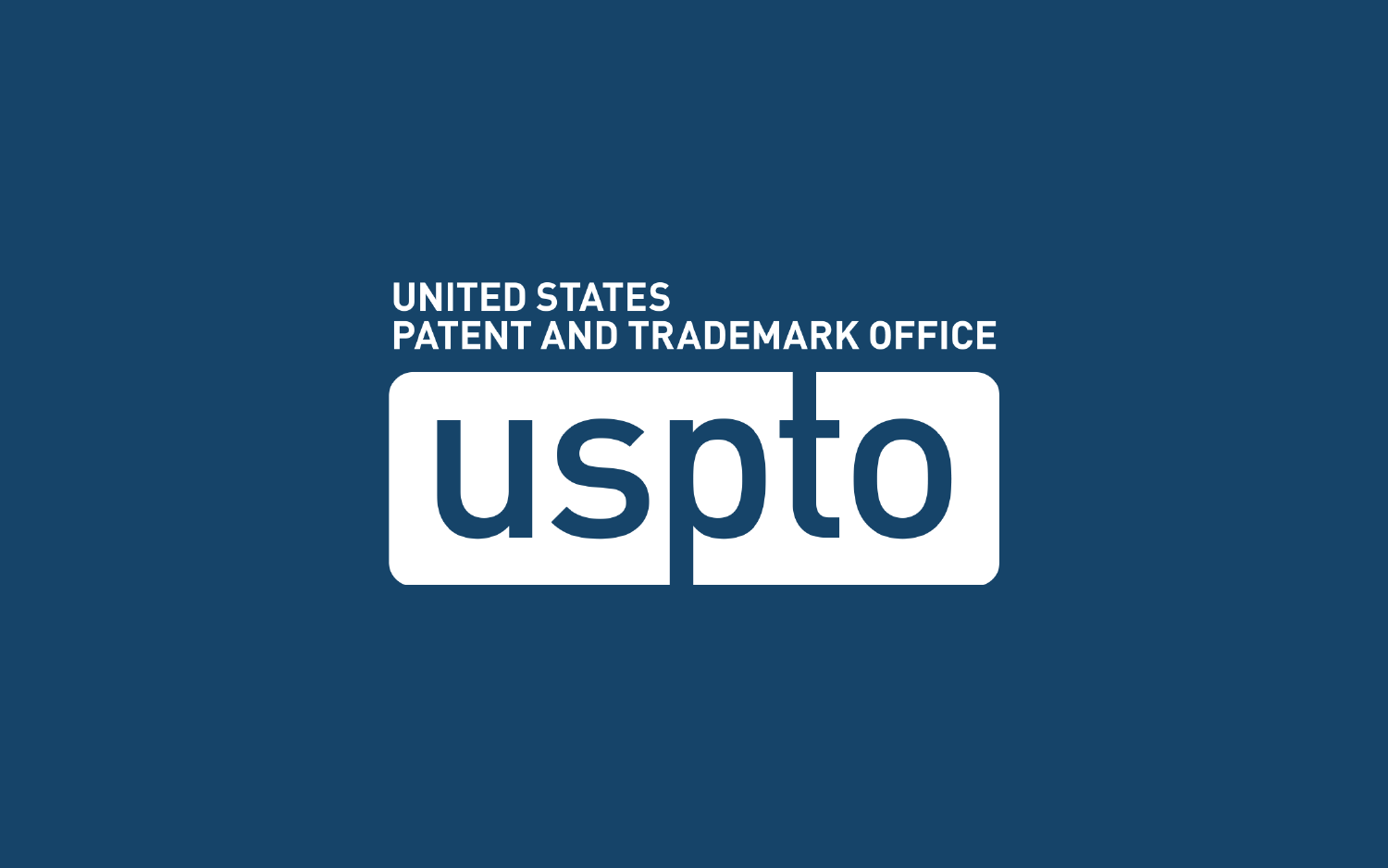### **Artificial intelligence (AI)/IT updates**

Jamie Holcombe, Chief Information Officer Rick Seidel, Deputy Commissioner for Patents Deborah Stephens, Deputy Chief Information Officer Bob Simms, Director, Office of Infrastructure Engineering and Operations Don Watson, Chief Information Security Officer Matthew Such, Group Director, TC 2800 Nelson Yang, Senior Advisor, International Patent Business Solutions November 18, 2021 Patent Public Advisory Committee quarterly meeting

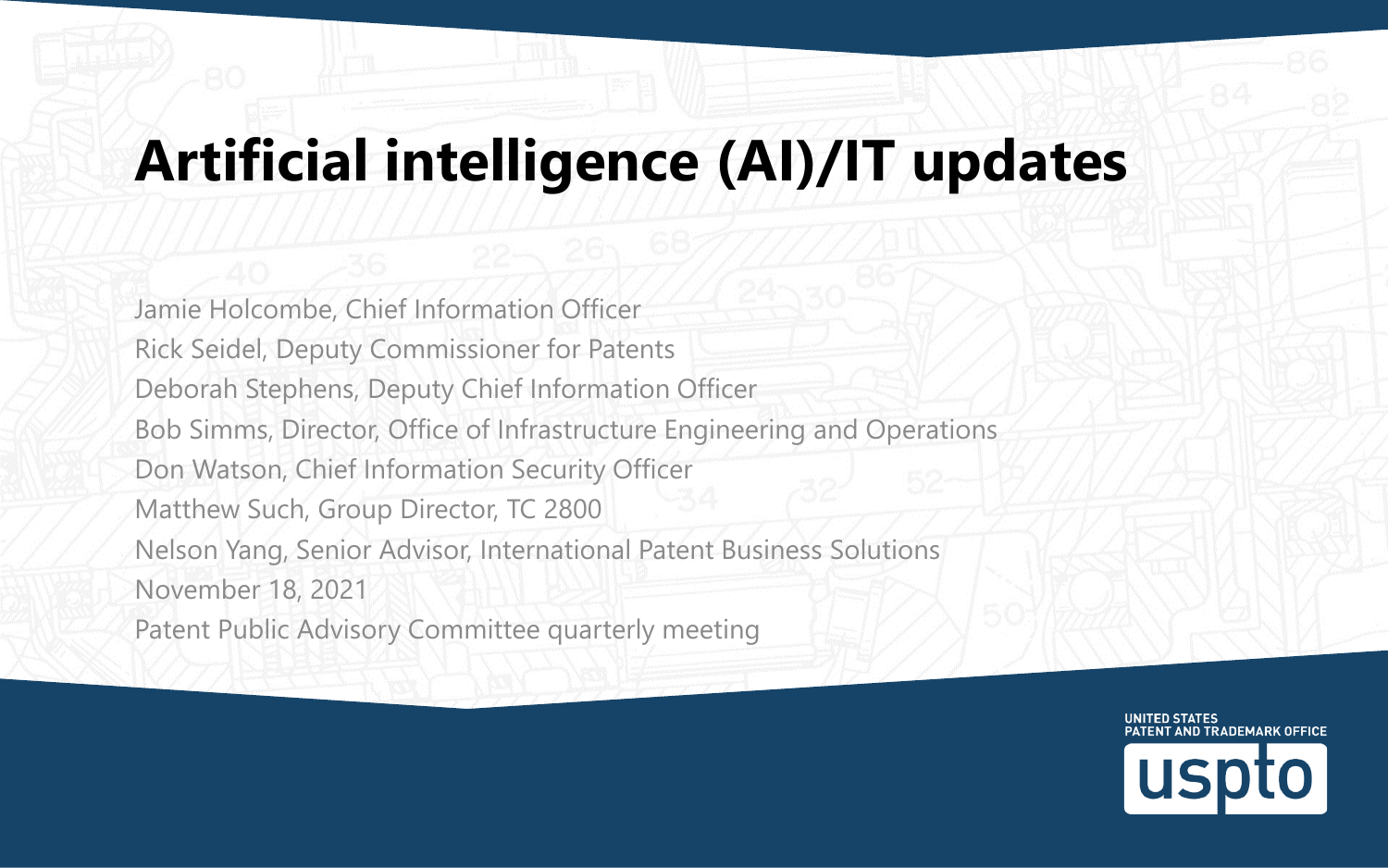

#### **Resilience and cloud**

| Resilience / Data Center: FY21 milestone achievements!  | Resilience / Data Center: To FY22, and beyond!                     |
|---------------------------------------------------------|--------------------------------------------------------------------|
| <b>Boyers Data Center migration to Manassas Data</b>    | <b>Continue to Prepare Manassas Data Center for</b>                |
| <b>Center</b> Completed Successfully!                   | <b>Alexandria Data Center Migration</b>                            |
| NOAA N-Wave implementation; Increased Service           | Start Phase 2 of Data Center Relocation (Mid Jan 2022)             |
| Levels, Redundancy, Cost Savings.                       | Migrate Alexandria Data Center to Manassas VA: (Mid Jan            |
| Data Center migration assessment and Business           | 2022 - April 2023) - Move bundle methodology                       |
| <b>Product migration roadmap</b> Successfully Completed | Testing / Clean-up / Troubleshooting: (Mid Jan 2022 -              |
| Video Surveillance & Physical Access Control system     | April 2023) - at end of each migration bundle to ensure Full       |
| setup in Manassas and integrated with Alexandria        | Product Operability                                                |
| Cloud: FY21 milestone achievements!                     | Cloud: To FY22, and beyond!                                        |
| • Product migration: USPTO Website, MYUSPTO, FPNG       | Products under Development: Public Patent Search,                  |
| • New cloud product: Patent Search AI (Google), PEDS    | Examiner Patent Search, Global Dossier, Event Bus (EAI-HUB         |
| featured with IFW data as alternative to Public PAIR    | Replacement); initial release ~mid 2022                            |
| • Cloud platforms: Amazon Web Services (AWS), Google    | <b>Product Migration:</b> Conduct FY22 Cloud Assessments to        |
| (GCP), and Azure all received Operational Status        | position additional product migrations in FY23                     |
| • Cloud intakes process: Established a Business Centric | <b>Cloud Contracting:</b> Five Year Enterprise Cloud Modernization |
| assessment to assist products migrating to the cloud    | (ECM) support contract awarded to GDIT                             |
| • Innovation: Released Google RADLAB; paid service for  | <b>Cloud Cost Management:</b> Analyze current cloud usage and      |
| teams in Google platform to experiment / innovate       | create cost savings plan for FY22                                  |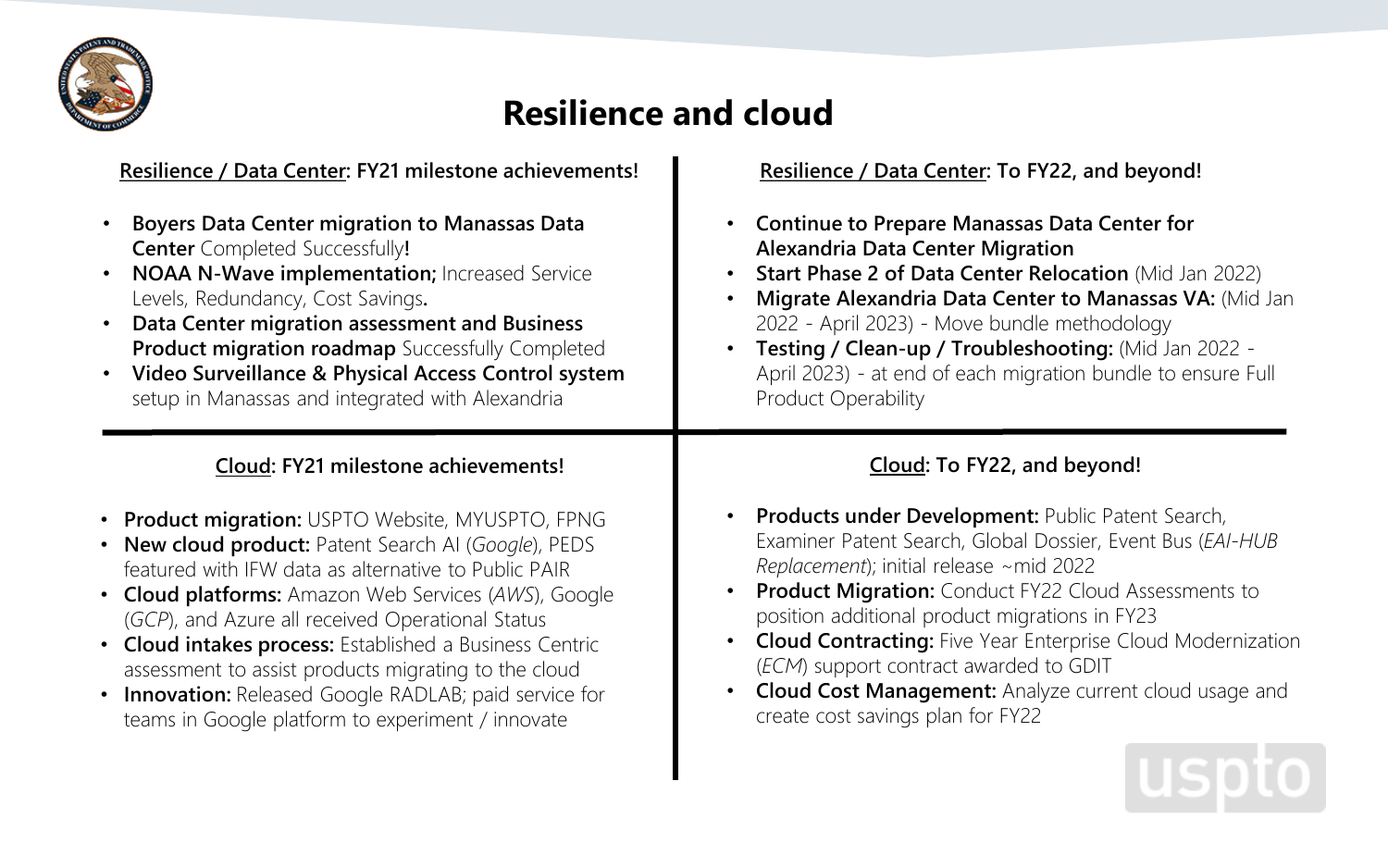# **Cybersecurity**

#### Last quarter

- Completed deployment of Endpoint Detection and Response capability (EO 14208; OMB M-22-01)
- Integrated Security Orchestration & Automated Response (SOAR) and User Behavior Analytics (UBA) capabilities for improved monitoring and incident response
- Improved secure configuration benchmarks for IT assets
- Integrated cloud threat detection services into our Security Operations Center

#### • Next quarter

- Integrate supply chain risk assessments and updated cybersecurity requirements into acquisitions
- Improve cloud security monitoring and incident response
- Deploy Cloud Security Posture Management capabilities
- Begin integration of new/updated federal security and privacy controls (NIST SP 800-53 rev5)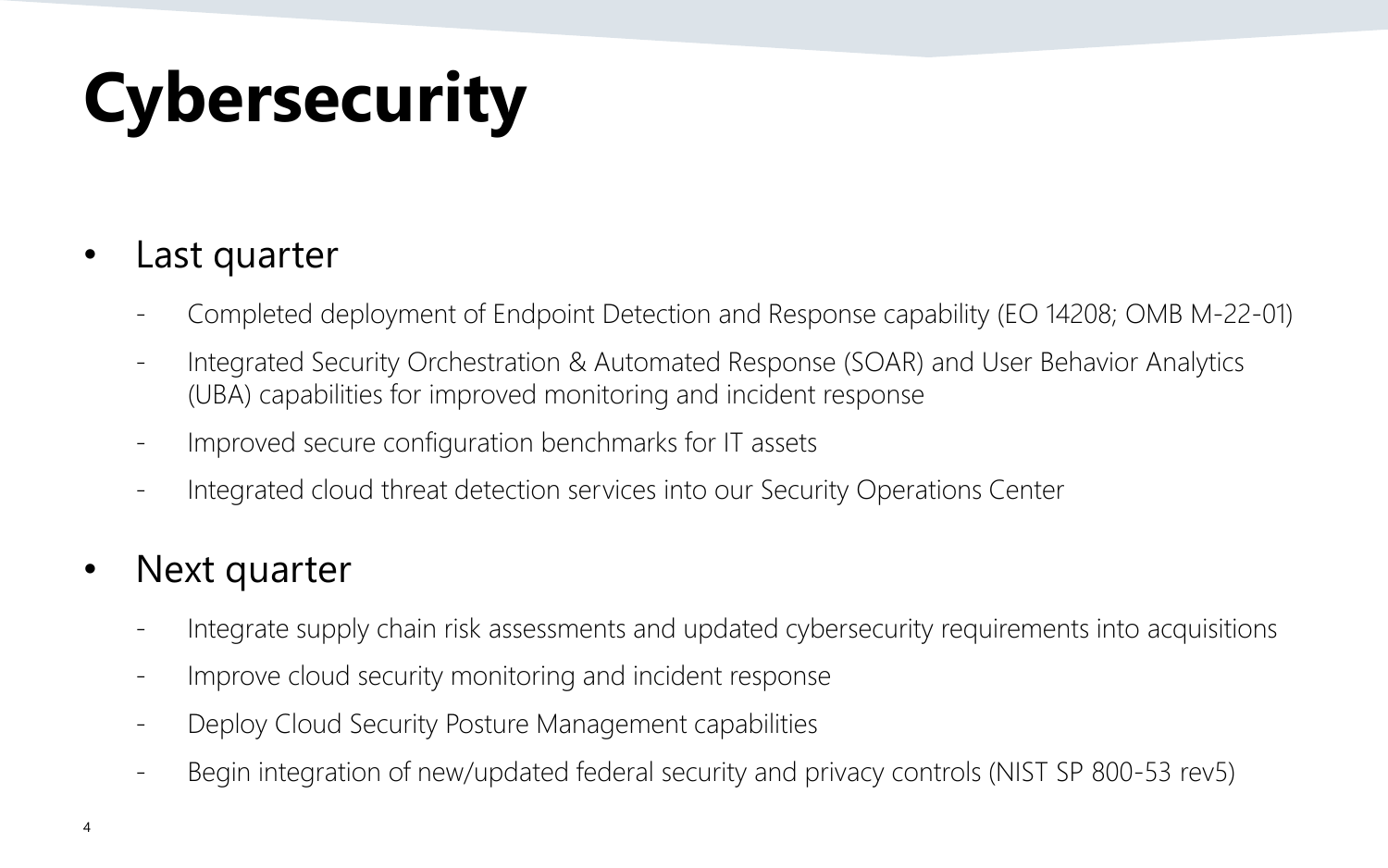# **Filing in DOCX**

- Overview of DOCX video available on the USPTO YouTube channel and on the DOCX landing page: [www.uspto.gov/patents/docx](http://www.uspto.gov/patents/docx)
- Upcoming DOCX filing training sessions:
	- November 23, 2021 (1:00 PM ET 2:00 PM ET)
	- November 30, 2021 (2:00 PM ET 3:00 PM ET)
	- December 9, 2021 (1:00 PM ET 2:00 PM ET)
	- Watch for additional events at [www.uspto.gov/about-us/events/patents-docx-filing](https://www.uspto.gov/about-us/events/patents-docx-filing)
	- More than 14,000 users have been trained on filing in Patent Center
- Patent Center training mode
	- Data entered will not be saved or submitted to USPTO systems
	- Applications filed will not be associated with customer number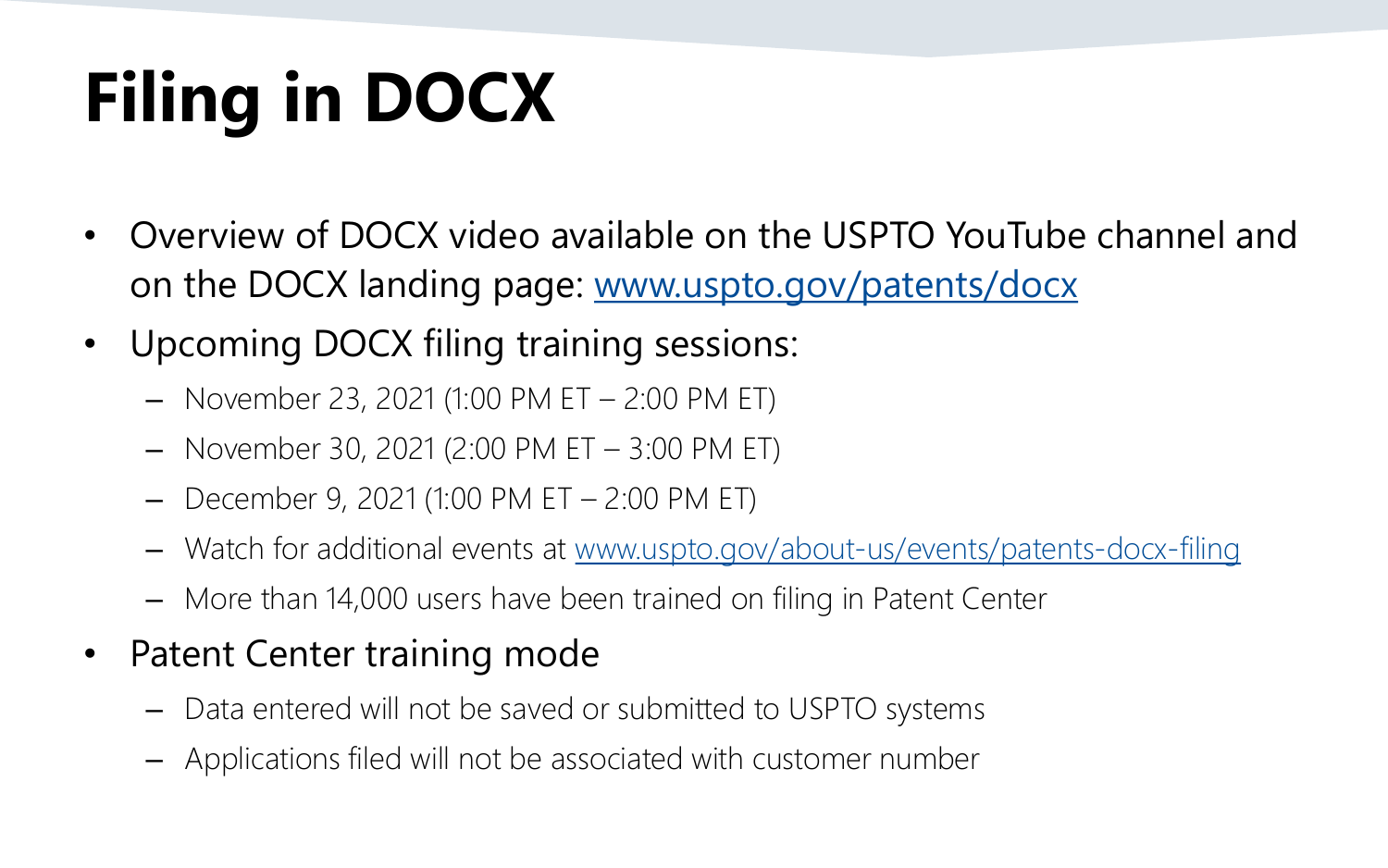

#### **Patents artificial intelligence tools**

| Artificial Intelligence Search: FY21 milestone achievements!                                                                                                                                                                                                                                                                                                                                                                                      | Artificial Intelligence Search: To FY22, and beyond!                                                                                                                                                                                                                                                                                                                                                  |
|---------------------------------------------------------------------------------------------------------------------------------------------------------------------------------------------------------------------------------------------------------------------------------------------------------------------------------------------------------------------------------------------------------------------------------------------------|-------------------------------------------------------------------------------------------------------------------------------------------------------------------------------------------------------------------------------------------------------------------------------------------------------------------------------------------------------------------------------------------------------|
| Identified AI functionality from prototype for full<br>production deployment<br>Tuned infrastructure for production level deployment<br>Released "More Like This Document" to examiners<br>transitioned to PE2E Search on October 15<br>Retrieves most similar documents by user selection<br>$\bullet$<br>Includes US patents/pubs and patent documents from<br>the 61 foreign countries loaded into Search                                      | Expand availability of PE2E Search with "More Like This<br>Document" to full examining corps<br>Identify and build additional AI functionality for full<br>production deployment<br>Include application data to support AI-based queries<br>$\bullet$<br>Continue assessment of AI search functionality to<br>$\bullet$<br>determine value for search and new opportunities                           |
| Autoclass: FY21 milestone achievements!                                                                                                                                                                                                                                                                                                                                                                                                           | Autoclass: To FY22, and beyond!                                                                                                                                                                                                                                                                                                                                                                       |
| • Evaluated AI auto-C* models for of C* symbol placement<br>Integrated auto-C* with existing business processes to<br>$\bullet$<br>monitor quality<br>• Implemented auto-C* for a portion of new utility filings<br>for operational efficiency in December 2020<br>Monitored quality of auto-C* to assess the readiness for<br>expansion<br>• Updated AI models for full classification picture on utility<br>applications for further assessment | • Assessment of updated auto-full classification models<br>Exploration of pilot for auto-full classification<br>Identification of impacts that implementation of auto-full<br>classification will have on existing business processes<br>Consideration of additional AI use cases for classification<br>process<br>Leveraging data streams on quality to assess business<br>impacts and opportunities |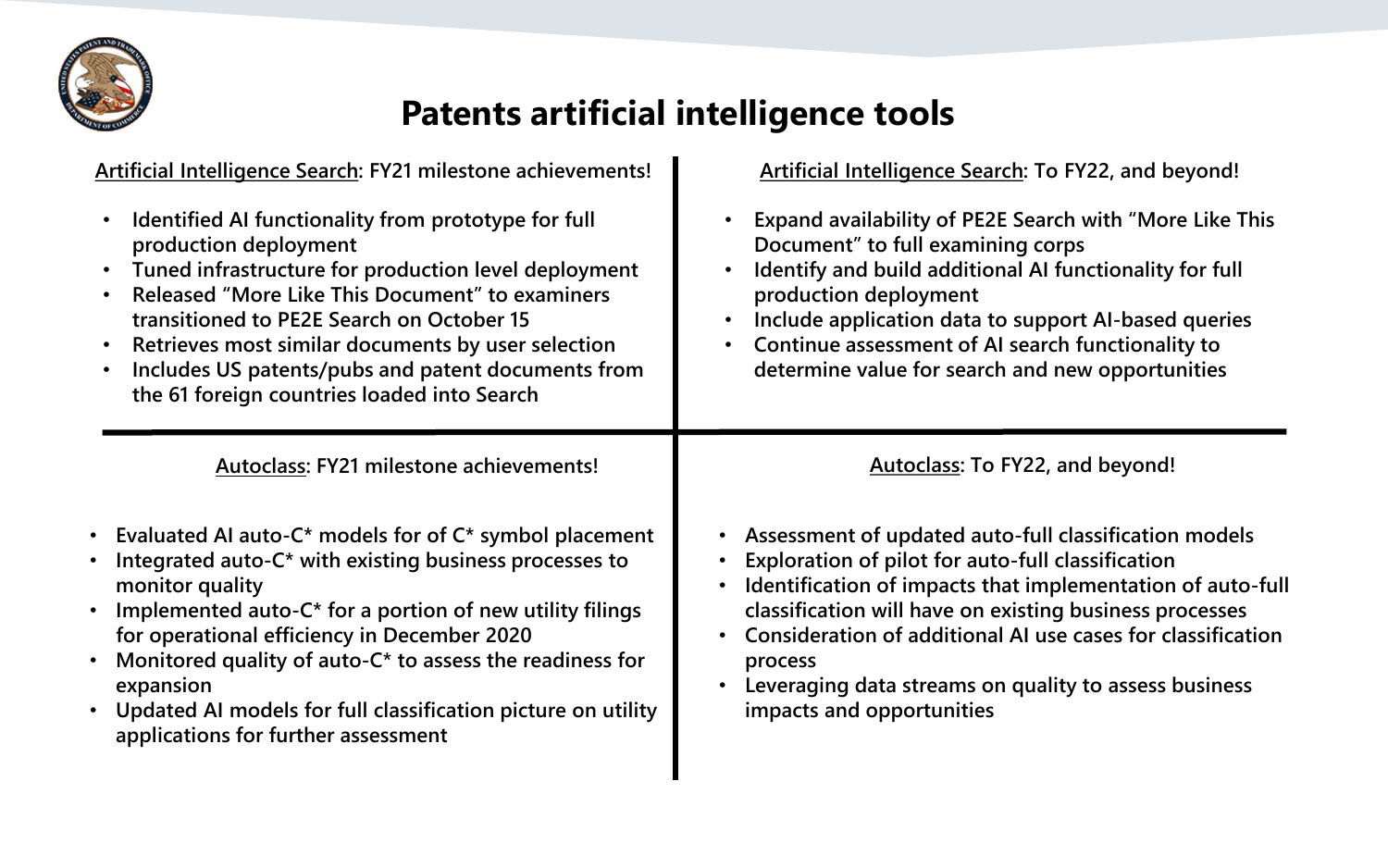### **Questions and comments**

- Jamie Holcombe, Chief Information Officer
	- [jamie.holcombe@uspto.gov](mailto:jamie.holcombe@uspto.gov)
- Rick Seidel, Deputy Commissioner for Patents
	- richard.seidel@uspto.gov
- Deborah Stephens, Deputy Chief Information Officer
	- [deborah.stephens@uspto.gov](mailto:deborah.stephens@uspto.gov)
- Don Watson, Chief Information Security Officer
	- Don.Watson@USPTO.GOV
- Bob Simms, Director, Office of Infrastructure Engineering and Operations
	- [rsimms1@USPTO.GOV](mailto:rsimms1@USPTO.GOV)
- Matt Such, Group Director, TC 2800
	- matthew.such@uspto.gov
- Nelson Yang, Senior Advisor, International Patent Business Solutions
- 7 <u>Nelson.Yang@USPTO.GOV</u>